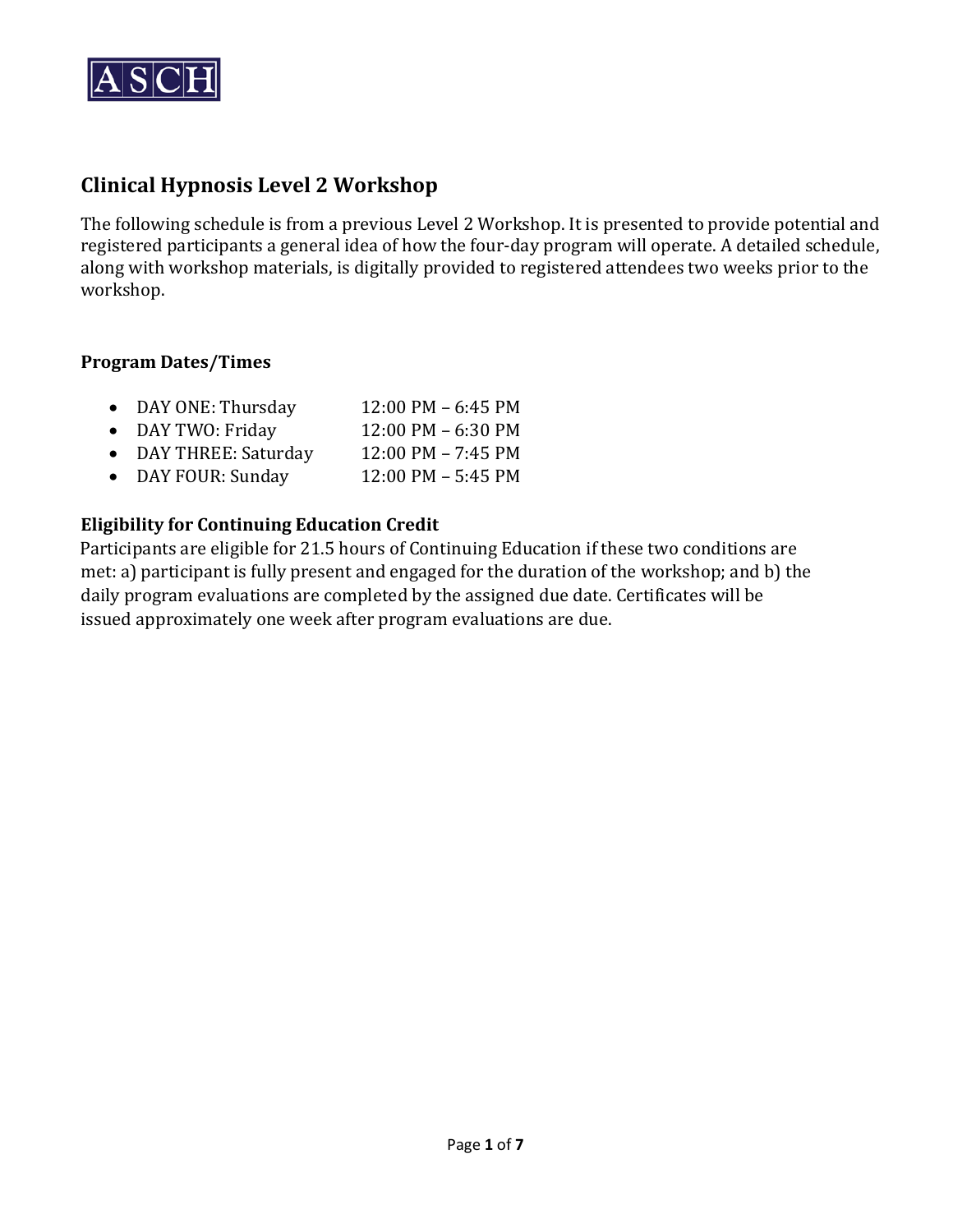

#### **THURSDAY**

| $12:00 - 12:15$ | <b>WELCOME</b>                                                                                                                                                                                                                                                                                                                                                                                                                        |
|-----------------|---------------------------------------------------------------------------------------------------------------------------------------------------------------------------------------------------------------------------------------------------------------------------------------------------------------------------------------------------------------------------------------------------------------------------------------|
| $12:15 - 12:30$ | <b>WELCOME TO LEVEL 2</b>                                                                                                                                                                                                                                                                                                                                                                                                             |
| $12:30 - 1:30$  | REFINING SKILLS: HYPNOTIC LANGUAGE AND SUGGESTION - (1.0<br>CE/CME)<br>At the conclusion of this session the participant will be able to:<br>- Describe two methods of rapport enhancement and utilization including<br>tailoring to the patient/client.<br>- Demonstrate the ability to structure two direct and two indirect<br>suggestions.<br>- Define a truism and be able to develop three truisms to<br>construct a "yes set". |
| $1:30 - 2:00$   | GROUP EXPERIENCE & PROCESSING EXPERIENCE- (0.5 CE/CME)<br>At the conclusion of this session the participant will be able to:<br>- Describe the use of hypnotic language and suggestions utilized in the<br>experience.<br>- Recognized the different experiences client/patients may have to<br>suggestions.                                                                                                                          |
| $2:00 - 2:30$   | <b>BIO AND STRETCH BREAK</b>                                                                                                                                                                                                                                                                                                                                                                                                          |
| $2:30 - 3:15$   | NEUROSCIENCE OF HYPNOSIS - (.75 CE/CME)<br>At the conclusion of this session the participant will be able to:<br>- List three brain regions or networks that research shows may be<br>hypnotically altered.<br>-Discuss how the polyvagal theory related to hypnosis and the stress<br>response.<br>Detail three implications of neurophysiological research on use of clinical<br>hypnosis.                                          |
| $3:15 - 4:30$   | APPLICATIONS OF HYPNOSIS: INSIGHT AND EXPLORATORY TECHNIQUES<br>WITH DEMONSTRATION- (1.25 CE/CME)<br>At the conclusion of this session the participant will be able to:<br>- Identify prerequisites for the use of hypnotic exploratory techniques.<br>- Identify two clinical situations contraindicated for exploratory work.<br>Describe and apply three insight-oriented techniques.                                              |
| $4:30 - 4:45$   | <b>BIO AND STRETCH BREAK</b>                                                                                                                                                                                                                                                                                                                                                                                                          |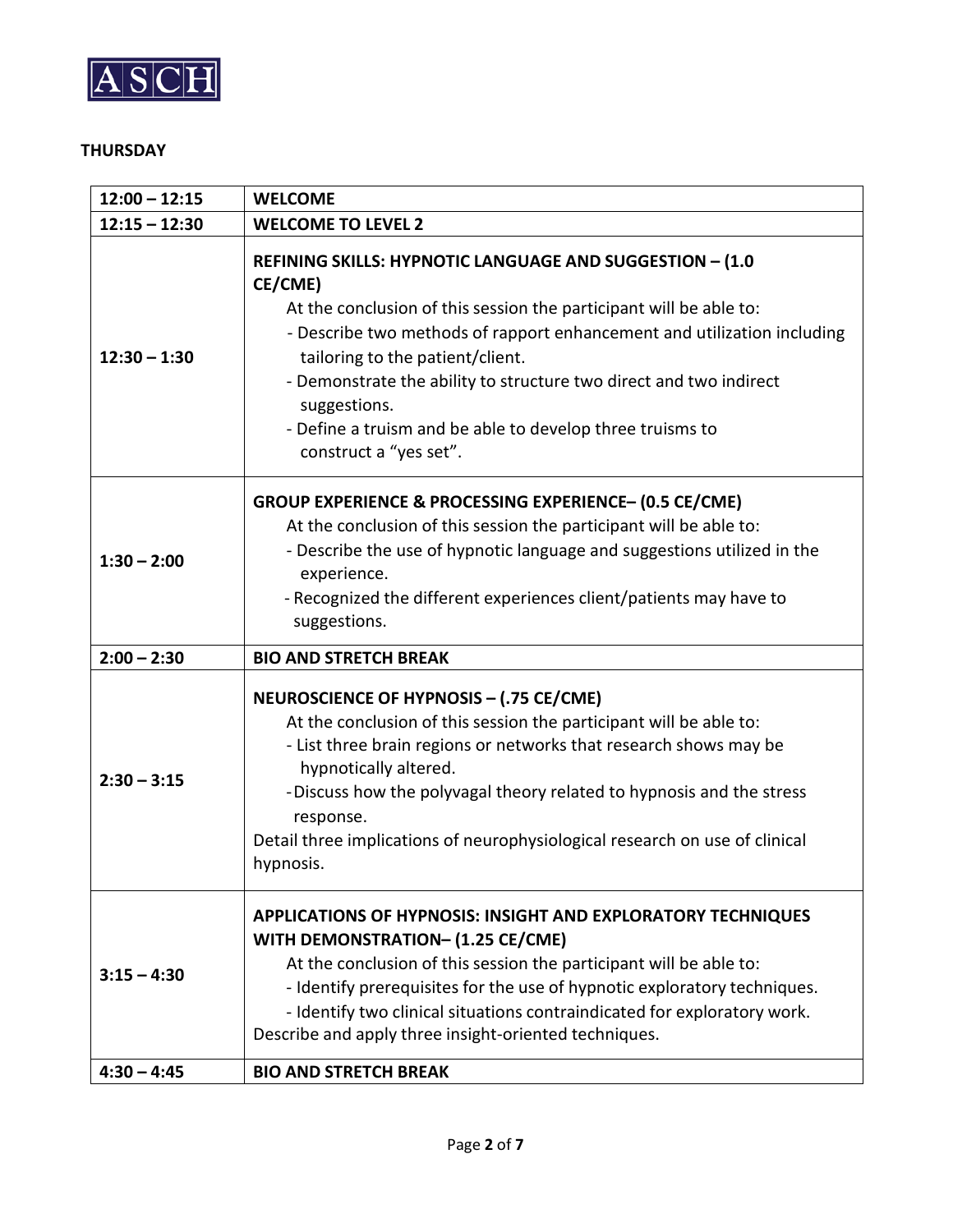

| $4:45 - 5:45$ | <b>IDEOMOTOR TRANCE FACILITATIONS AND DEMONSTRATION - (1.0 CE/CME)</b><br>At the conclusion of this session the participant will be able to:<br>- Define the uses and demonstrate the use of ideomotor phenomena.                                                                                                                                                                              |
|---------------|------------------------------------------------------------------------------------------------------------------------------------------------------------------------------------------------------------------------------------------------------------------------------------------------------------------------------------------------------------------------------------------------|
| $5:45 - 6:30$ | <b>REFINING SKILLS: ADVANCED ELICITATIONS AND INTENSIFICATIONS WITH</b><br>DEMONSTRATION - (.75 CE/CME)<br>At the conclusion of this session the participant will be able to:<br>- Describe three types of advanced inductions.<br>- Describe three signs of increased suggestibility/trance.<br>- Describe at least three advanced methods for intensification of<br>the hypnotic experience. |
| $6:30 - 6:45$ | <b>REVIEW / Q&amp;A</b>                                                                                                                                                                                                                                                                                                                                                                        |
| 6:45          | <b>CHECK OUT GROUP WITH FACULTY</b>                                                                                                                                                                                                                                                                                                                                                            |
|               | <b>COMPLETE DAY 1 PROGRAM EVALUATION</b>                                                                                                                                                                                                                                                                                                                                                       |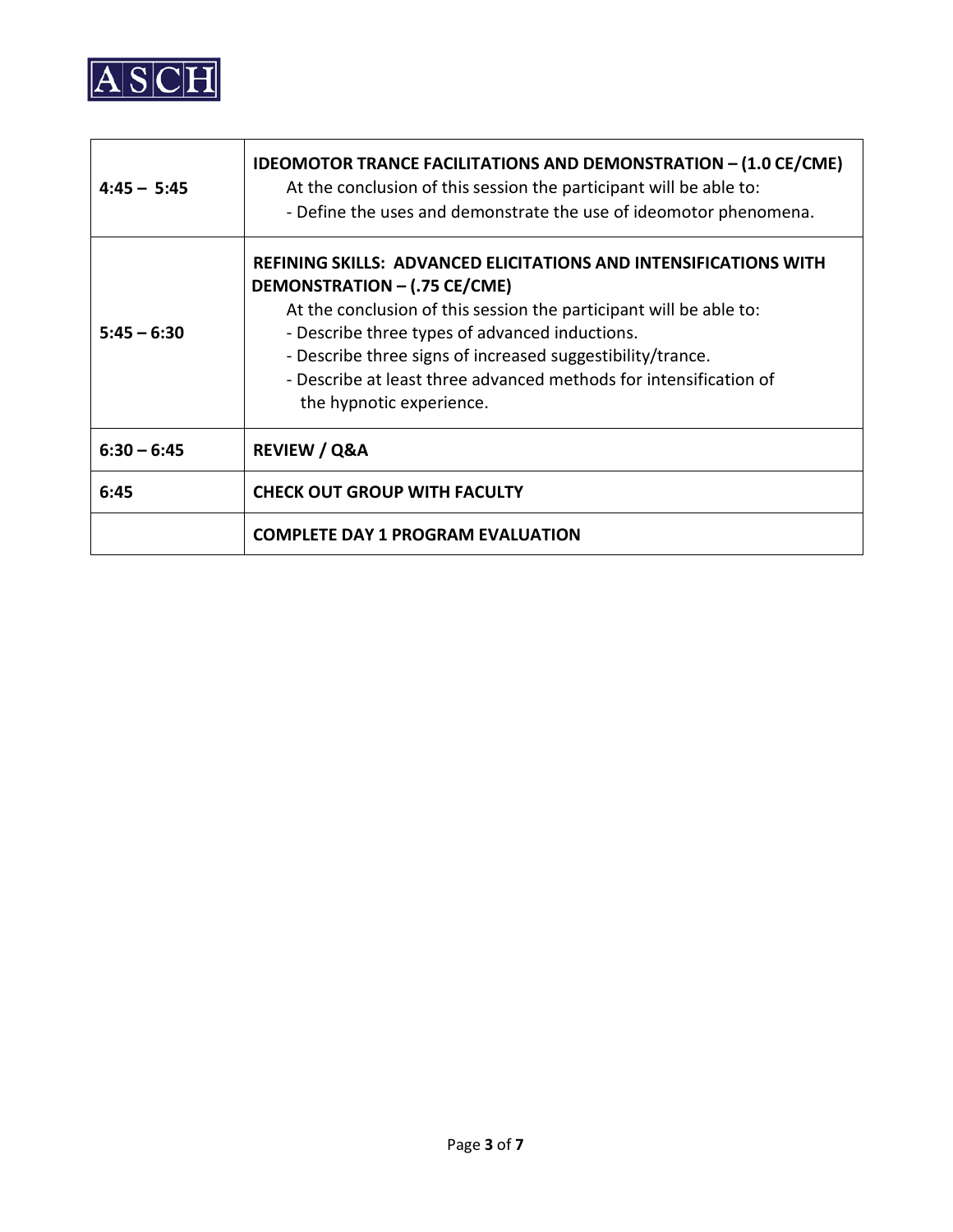

#### **FRIDAY**

| $12:00 - 12:15$ | <b>CHECK-IN AND REVIEW</b>                                                                                                                                                                                                                                                                                                                                                                                                                                                                                                                             |
|-----------------|--------------------------------------------------------------------------------------------------------------------------------------------------------------------------------------------------------------------------------------------------------------------------------------------------------------------------------------------------------------------------------------------------------------------------------------------------------------------------------------------------------------------------------------------------------|
| $12:15 - 1:45$  | <b>APPLICATIONS OF HYPNOSIS: HABIT DISORDERS - (1.5)</b><br>CE/CME)<br>At the conclusion of this session the participant will be able to:<br>- Discuss research literature on hypnosis in the treatment of habits.<br>- Design an effective therapeutic intervention for two common habit<br>disorders.                                                                                                                                                                                                                                                |
| $1:45 - 2:00$   | <b>BIO AND STRETCH BREAK</b>                                                                                                                                                                                                                                                                                                                                                                                                                                                                                                                           |
| $2:00 - 3:45$   | APPLICATIONS: PATIENTS WITH ANXIETY WITH DEMO - (1.75 CE/CME)<br>At the conclusion of this session the participant will be able to:<br>- Review principles stemming from research data on the treatment of<br>anxiety and phobic disorders.<br>- Explicate a minimum of three hypnotic techniques for treating anxiety and<br>phobias and be able to provide a rationale for using each method.                                                                                                                                                        |
| $3:45 - 4:15$   | <b>BIO AND STRETCH BREAK</b>                                                                                                                                                                                                                                                                                                                                                                                                                                                                                                                           |
| $4:15 - 6:15$   | <b>EXPERIENTIAL: SMALL GROUP PRACTICE #1: UTILIZATION - ANXIETY</b><br><b>APPLICATIONS</b><br>$(2.0 \text{ CE/CME})$<br>At the conclusion of this session the participant will be able to:<br>-Demonstrate as the facilitator and personally experience as<br>the recipient a hypnotic trance: following the rapport building,<br>elicit, intensify, re-orient SGP process.<br>- Utilize information provided by recipient during rapport<br>building along with a new skill or application learned from the<br>preceding lectures and demonstrations. |
| $6:15 - 6:30$   | <b>REVIEW / Q&amp;A</b>                                                                                                                                                                                                                                                                                                                                                                                                                                                                                                                                |
| 6:30            | <b>CHECK OUT GROUP WITH FACULTY</b>                                                                                                                                                                                                                                                                                                                                                                                                                                                                                                                    |
|                 | <b>COMPLETE DAY 2 PROGRAM EVALUATION</b>                                                                                                                                                                                                                                                                                                                                                                                                                                                                                                               |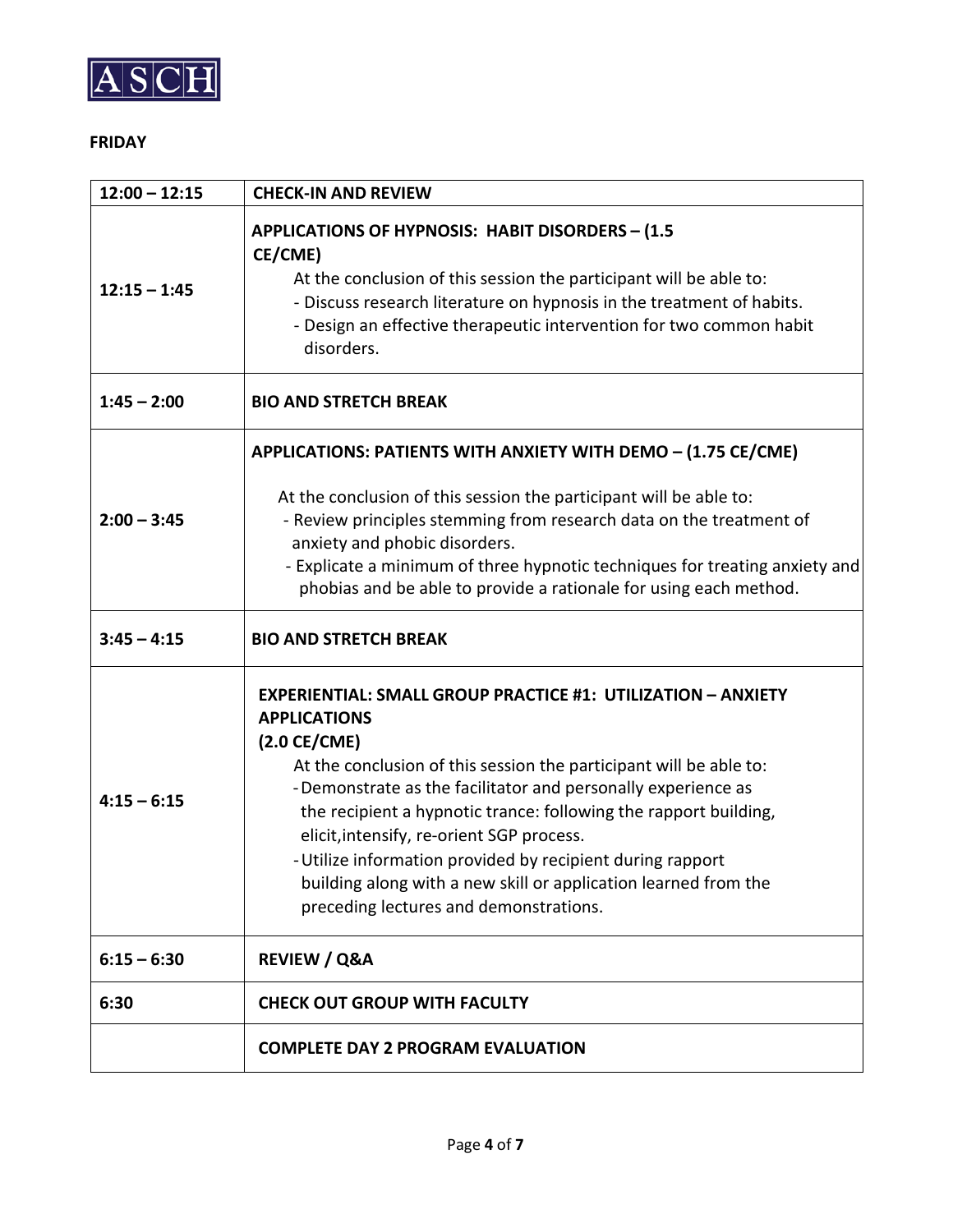

## **SATURDAY**

| $12:00 - 12:15$ | <b>CHECK-IN AND REVIEW</b>                                                                                                                                                                                                                                                                                                                                                                                                                                                                                                                                               |
|-----------------|--------------------------------------------------------------------------------------------------------------------------------------------------------------------------------------------------------------------------------------------------------------------------------------------------------------------------------------------------------------------------------------------------------------------------------------------------------------------------------------------------------------------------------------------------------------------------|
| $12:15 - 2:00$  | APPLICATIONS: PATEINTS WITH PAIN - (1.75 CE/CME)<br>At the conclusion of this session the participant will be able to:<br>-Identify the risk factors in using hypnosis prior to a medical and<br>psychological evaluation of a pain problem.<br>- Outline precautions in using hypnotic methods for pain relief.<br>- Discuss how hypnotic phenomena such as amnesia, time distortion, and<br>dissociation can be helpful in hypnotic management of pain.<br>- Identify three hypnotic techniques that can be utilized in management of<br>either acute or chronic pain. |
| $2:00 - 2:15$   | <b>BIO AND STRETCH BREAK</b>                                                                                                                                                                                                                                                                                                                                                                                                                                                                                                                                             |
| $2:15 - 4:15$   | EXPERIENTIAL: SMALL GROUP # 2: - (2.0 CE/CME)<br>At the conclusion of this session the participant will be able to:<br>- Identify the risk factors in using hypnosis prior to a medical and<br>psychological evaluation of a pain problem.<br>- Outline precautions in using hypnotic methods for pain relief.<br>- Discuss how hypnotic phenomena such as amnesia, time distortion, and<br>dissociation can be helpful in hypnotic management of pain.<br>- Identify six hypnotic techniques that can be utilized in management of<br>either acute or chronic pain.     |
| $4:15 - 4:30$   | <b>BIO AND STRETCH BREAK</b>                                                                                                                                                                                                                                                                                                                                                                                                                                                                                                                                             |
| $4:30 - 5:00$   | SELF-HYPNOSIS: HOW AND WHAT TO TEACH PATIENTS - (.5 CE/CME)<br>At the conclusion of this session the participant will be able to:<br>- Define self-hypnosis and explain the difference between self and<br>hetero hypnosis.<br>- Describe at least three therapeutic applications of self-hypnosis in<br>clinical practice.<br>- Explain how to teach self-hypnosis to a patient.                                                                                                                                                                                        |
| $5:00 - 5:30$   | DYAD PRACTICE - (.5 CE/CME)<br>Breakout into groups of two for skill practice.<br>At the conclusion of this session the participant will be able to:<br>- Practice teaching the steps of self-hypnosis in dyads to develop<br>skill in application to patient/client practice for L2 self-hypnosis                                                                                                                                                                                                                                                                       |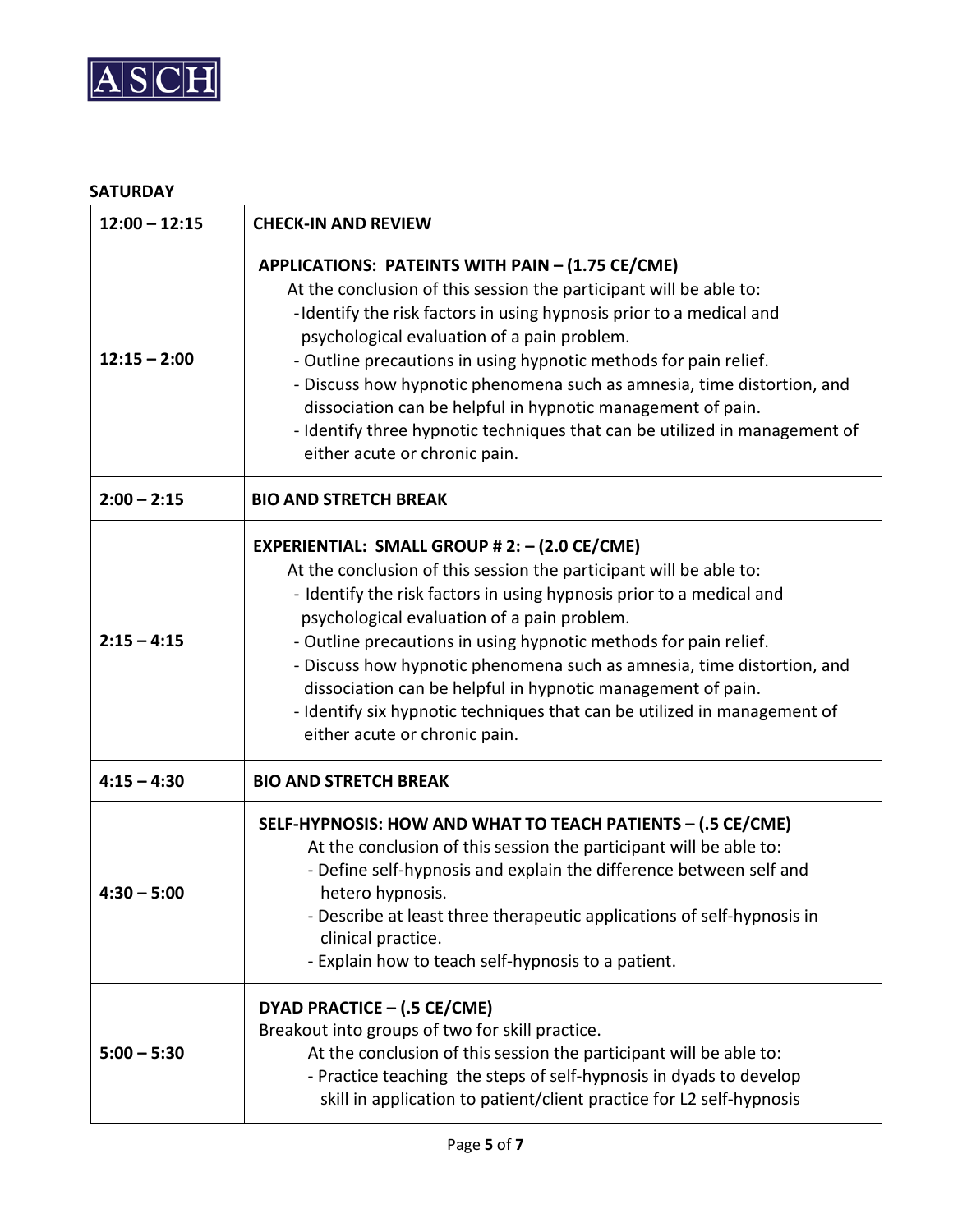

| $5:30 - 6:15$ | APPLICATIONS: DISTURBED SLEEP AND UTILIZATION OF HYPNOSIS - (.75<br>CE/CME)<br>At the conclusion of this session the participant will be able to:<br>- Describe the difference between primary and secondary sleep problems.<br>- Describe applications of three hypnotic techniques to improve sleep. |
|---------------|--------------------------------------------------------------------------------------------------------------------------------------------------------------------------------------------------------------------------------------------------------------------------------------------------------|
| $6:15 - 7:00$ | SKILLS: FACULTY DEMONSTRATION OF HYPNOTIC STRATEGY AND PARTICIPANT<br><b>PRACTICE OF HYPNOTIC STRATEGY / TECHNIQUES - (0.75 CE/CME)</b><br>At the conclusion of this session the participant will be able to:<br>- Describe how the demonstrated technique may be used in clinical practice.           |
| $7:00 - 7:15$ | Review / Q & A                                                                                                                                                                                                                                                                                         |
| 7:15          | <b>CHECK OUT GROUP WITH FACULTY</b>                                                                                                                                                                                                                                                                    |
|               | <b>COMPLETE DAY 3 PROGRAM EVALUATION</b>                                                                                                                                                                                                                                                               |